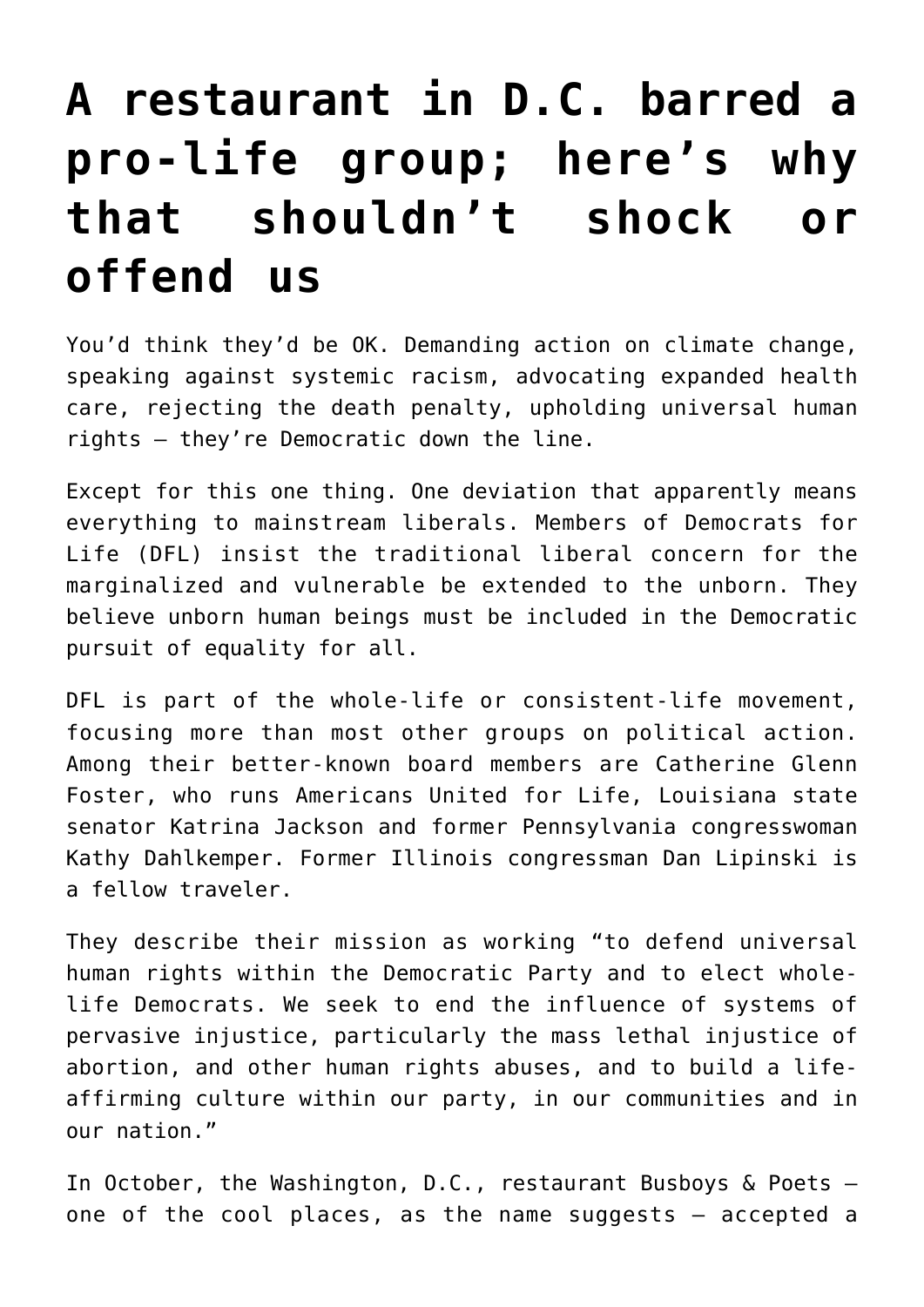reservation from DFL for their annual breakfast held on the morning of the March for Life. The restaurant then cancelled it just 10 days before the March, when they found out the group was pro-life. I would have thought the name would have tipped them off back in October, but apparently not.

It's a hip restaurant, whose owners could be expected to be pro-choice. As I wrote for The New Oxford Review, it features a book section full of lefty analyses and trendy self-help, couches as well as tables, organic locally grown food, a beer list full of local craft beers and cool, chatty waiters. I can't see the connection between pro-choice beliefs and organic food and local craft beer, but the second usually implies the first. Throw in honoring Howard Zinn and the connection's almost inevitable.

But still, it's a public restaurant that rents its space to all and sundry. But not to DFL, whose executive director, Kristen Day, explained the exclusion. They told her they hosted events for Planned Parenthood. "I did try to explain to her our whole-life mission, our support for paid leave, our opposition to the death penalty and our belief that we must address the root causes of abortion and provide women with real choice. But she could not get over the fact that we oppose abortion."

The chain's spokeswoman said the restaurant "stands firmly on the belief that women have the right to make their own reproductive health decisions." Busboys & Poets welcomes people talking about issues, but "we are also a safe space. As such, we cannot knowingly accept events designed to fund an agenda which our community members believe to be trampling on the rights of others."

One could point to the hypocrisy of free-speech liberals refusing to facilitate free speech, especially when doing so (hosting breakfasts) is a regular part of their business. Our first reaction to stories like this is some version of "That's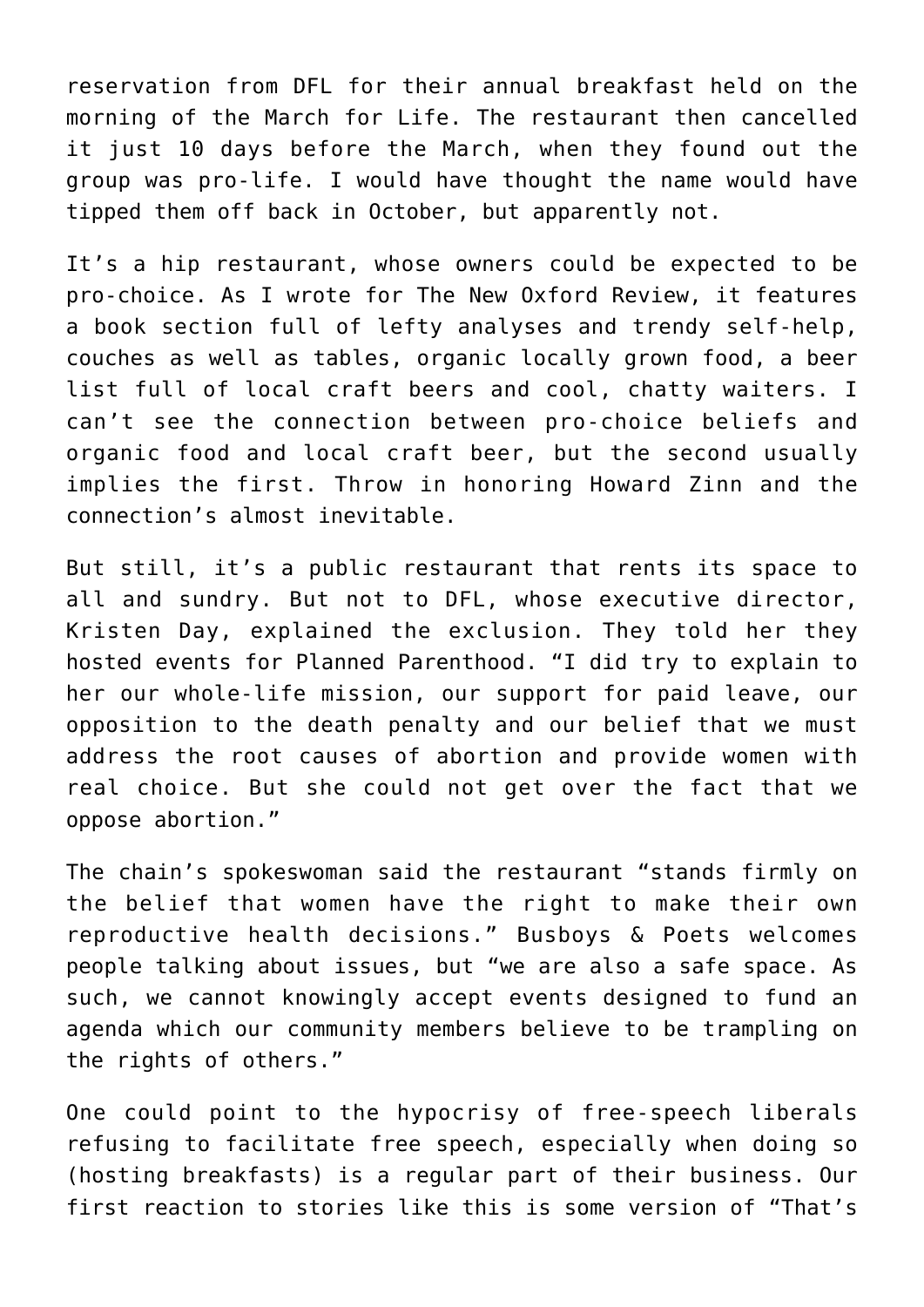not fair." But it is. That's the problem.

We  $-$  pro-lifers in this case, but Catholics in general  $-$  must expect this kind of thing. More and more of it. Not because pro-choicers act unfairly, but because they understand the matter differently than we do.

We share the same basic principle of enabling others' speech. We generally do that, because a pluralistic society needs open discussion. But not completely open. Everyone limits free speech on moral grounds. Busboys & Poets shouldn't host prolife groups, given what they believe about abortion.

Catholics work by the same principle the chain does. Catholics widely condemned Loyola Marymount University's giving its facilities to a group promoting Planned Parenthood. Catholics generally support bakers and florists who can't make things celebrating same-sex marriage.

As much as I admire her work (I'm a member of DFL), I wouldn't say what Kristen Day does. "We as Americans want a country that's rooted in inclusivity and diversity," she said. "Inclusivity and diversity cannot be achieved if we shun and shut out individuals or groups because of political backgrounds, beliefs and ideals."

Yes, but only partly yes. Inclusivity and diversity have their limits. Everyone shuts out people they believe hold immoral beliefs and ideals. We'd cheer the restaurant if it canceled a breakfast being held by a white supremacist group, because we all recognize racism as evil.

For many people today, opposition to abortion is of the same moral order, the same level of offense, as opposition to racial equality. They believe defending unborn life is as bad as defending racial segregation. They believe that the laws we want would hurt women, badly, by taking from them a right that is theirs.